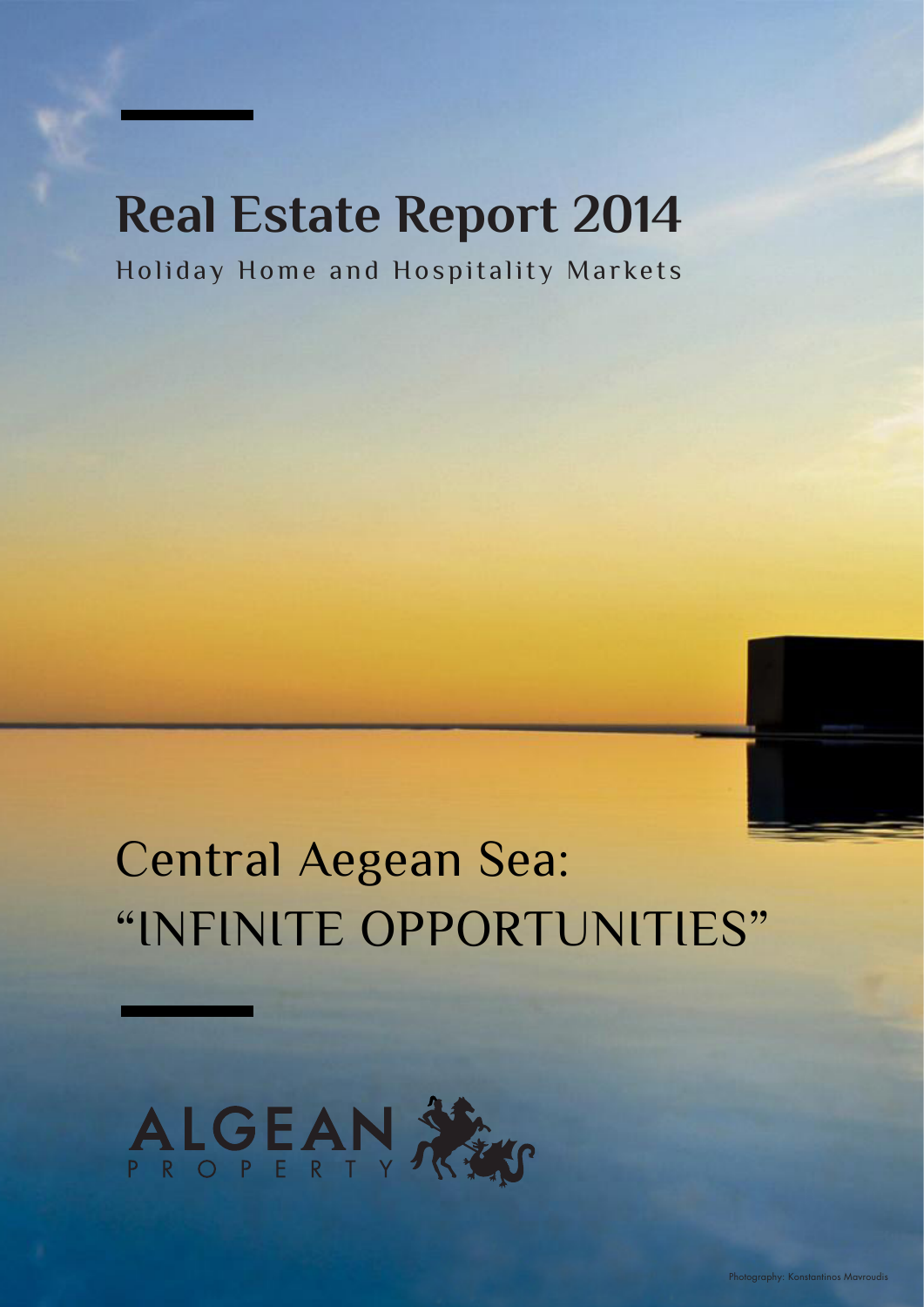

#### **Overview**

The Central Aegean Sea is comprised of a complex of more than 150 islands and islets called the Cyclades.

According to Greek Mythology, Poseidon, god of the Sea, turned the Cyclades nymphs into islands. Alternatively, the name refers to the islands forming an imaginary circle around the sacred island of Delos.

The Cyclades are one of the 52 prefectures of Greece and are subdivided into 19 municipalities. Ermoupolis, the capital of Syros, is the administrative capital of the Cyclades. The whole region has a land area of 2,572 km2 with a population of 118,027. The complex consists of 25 inhabited islands, the major ones being Naxos, Andros, Paros, Tinos, Milos, Kea, Ios, Mykonos, Syros, Santorini and Sifnos.

The Cycladic islands were formed by a number of successive geological changes which included everything from floods and earthquakes to volcanic eruptions and the subsidence of the African plate 2 to 5 million years ago. The ancient Greeks believed that the Cyclades were formed during the Gigantomachy from the giant rocks that giants and gods threw at each other. The geological history of the region explains the uniqueness of the landscape and the geological, paleontological, archaeological and historical interest of the area.

The Cycladic islands are mainly mountainous with the exception of the four volcanic ones – Milos, Santorini, Kimolos and part of



Antiparos. Most of these islands are not fertile, excluding Naxos.

The Cyclades are recognised worldwide as a holiday destination, with around five million visitors every year. It is estimated that the proportion of Greek to foreign visitors is 60% to 40% respectively. All the Cycladic islands offer similar distinctive features; traditional villages, sandy beaches with blue-green

waters, renowned Greek hospitality, the Cycladic architecture, whitened cobblestone alleys, white isolated chapels and major archaeological, historical, religious and natural sights. However, each island has certain characteristics that make it unique.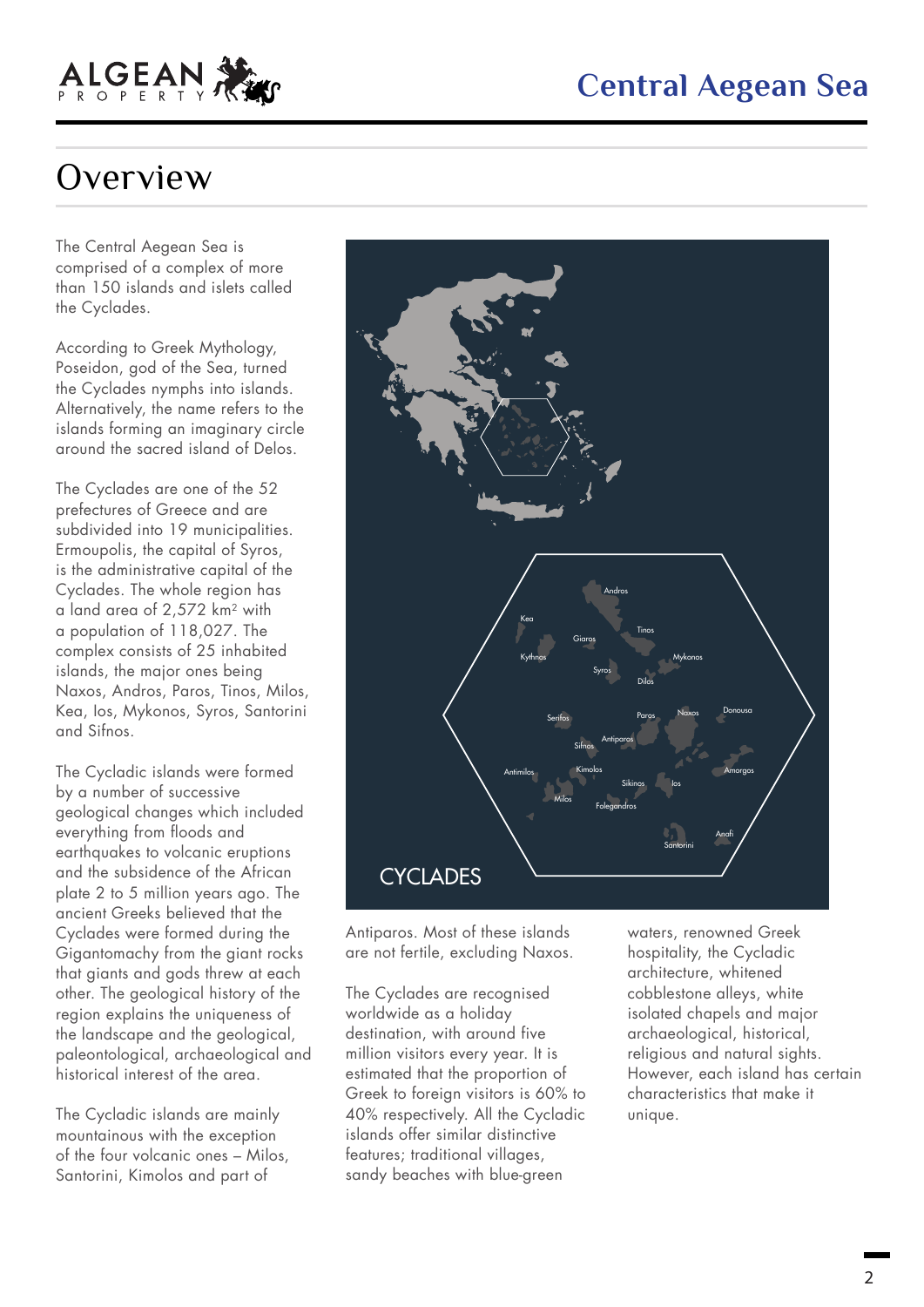



#### Economy

The economy of the Cycladic islands was traditionally based on agriculture, livestock farming and fishery. Although the soil for cultivating is limited, the Cyclades produce fruit, wheat, potatoes, olive oil and tobacco and the production of wine is significant to some islands.

Livestock farming of sheep is widespread compared to the limited number of cattle. A variety of exceptionally high quality cheese

Tourism has been the key factor in the economy of the Cyclades over the last decade

is produced, with 21 of them categorised as PDO (protected destination of origin) such as the cheese «San Michali» of Syros and the Gruyere of Naxos.

Fishing remains a primary source of income for several islands. There are many mines (marble, bentonite, emery, etc) in the Cyclades as most of the islands are rich in minerals. The renewable energy industry is growing fast due to strong daily sunshine and strong winds in the

mountainous areas of the islands. Tourism has been the key factor in the economy of the Cyclades over the last decade as more than 70% of production depends on the tourism industry.

Taking into consideration the latest elections (regional & European), the political situation has stabilised and the projection for tourism in the region is more than promising for the coming years.

| Demographic   |                    |            |                                           |  |  |  |  |  |
|---------------|--------------------|------------|-------------------------------------------|--|--|--|--|--|
| Island        | <b>Total Land</b>  | Population | Population density                        |  |  |  |  |  |
|               | (km <sup>2</sup> ) |            | (people per km <sup>2</sup> of land area) |  |  |  |  |  |
| <b>Naxos</b>  | 429,79             | 17.970     | 41,81                                     |  |  |  |  |  |
| Andros        | 379,21             | 9.221      | 24,32                                     |  |  |  |  |  |
| Paros         | 196,31             | 13.715     | 69,86                                     |  |  |  |  |  |
| Tinos         | 194,59             | 8.636      | 44,38                                     |  |  |  |  |  |
| Milos         | 158,40             | 4.977      | 31,42                                     |  |  |  |  |  |
| Kea           | 131,69             | 2.446      | 18,57                                     |  |  |  |  |  |
| Amorgos       | 121,46             | 1.973      | 16,24                                     |  |  |  |  |  |
| los           | 108,71             | 2.024      | 18,62                                     |  |  |  |  |  |
| Kythnos       | 99,43              | 1.456      | 14,64                                     |  |  |  |  |  |
| Mykonos       | 86,13              | 10.110     | 117,39                                    |  |  |  |  |  |
| <b>Syros</b>  | 84,07              | 21.507     | 255,83                                    |  |  |  |  |  |
| Santorini     | 76,19              | 15.550     | 204,10                                    |  |  |  |  |  |
| Serifos       | 75,21              | 1.420      | 18,88                                     |  |  |  |  |  |
| Sifnos        | 73,94              | 2.625      | 35,50                                     |  |  |  |  |  |
| Sikinos       | 41,68              | 273        | 6,55                                      |  |  |  |  |  |
| Anafi         | 38,64              | 271        | 7,01                                      |  |  |  |  |  |
| Kimolos       | 37,43              | 910        | 24,31                                     |  |  |  |  |  |
| Antiparos     | 35,09              | 1.211      | 34,51                                     |  |  |  |  |  |
| Folegandros   | 32,38              | 765        | 23,62                                     |  |  |  |  |  |
| Makronisos    | 18,43              | 9          | 0,49                                      |  |  |  |  |  |
| Irakleia      | 18,08              | 141        | 7,80                                      |  |  |  |  |  |
| Donousa       | 13,65              | 167        | 12,23                                     |  |  |  |  |  |
| Sxoinousa     | 8,14               | 227        | 27,87                                     |  |  |  |  |  |
| Ano Koufonisi | 5,77               | 399        | 69,15                                     |  |  |  |  |  |
| <b>Dilos</b>  | 3,54               | 24         | 6,79                                      |  |  |  |  |  |

Source: ELSTAT, Algean Property Research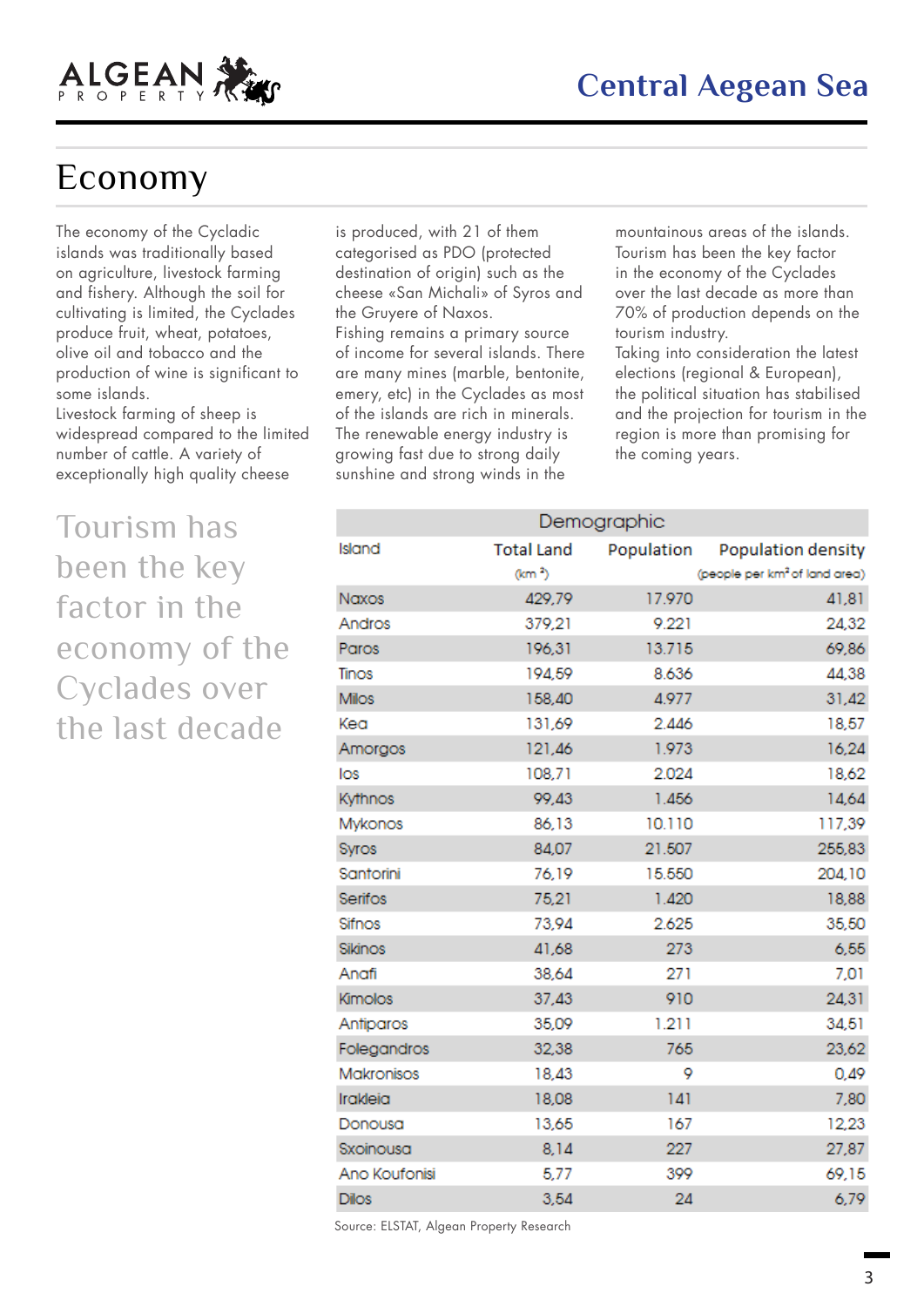

ALGEAN

The Cycladic islands are a versatile holiday destination. One can enjoy the cosmopolitan atmosphere, lively nightlife, local culinary experiences, romantic sunsets, innumerable sandy beaches, historical sights, water sports and relaxation. Alternatively, there is agro tourism, religious, geological as well as medical and therapeutic tourism.

The Cyclades are among the top choices for millions of foreign and Greek visitors for their holidays. In 2013, the tourism sector in Greece recorded an increase of 18% and 15.5% in tourism receipts and arrivals respectively, hence becoming the key driver for the deceleration of the economic recession. Along the same lines, the tourism performance of the Cyclades was very positive in 2013.

More specifically, 422,000 international tourists arrived in the two airports that welcome international flights -Mykonos:

177,500 and Santorini: 244,500. This was a 24% increase compared to 2012. Approximately 40% of the flights were charter or private flights. Additionally, millions of people visit the Cycladic islands either by boat and yacht or by air via the national airports of Milos, Naxos, Paros and Syros. There is an array of well serviced ferry connections and an adequate number of local and international flights.

The forecast for 2014 is favorable. A 62% increase has been recorded in the scheduled airline seats on the international flights; Mykonos and Santorini recorded a 85% and 46% increase respectively, since a number of airline companies including British Airways, Aegean, EasyJet, Transavia, Air Berlin, Condor and Germanwings increased their scheduled flights to the region. During the peak season - from June to September - two flights per hour are planned to arrive and depart from Mykonos and Santorini Conso. adjointment

airports. They are expected to serve more than 1.2 million and 1.4 million passengers respectively in 2014. The tourism potential of the region will be unlimited if some essential conditions are met and actions performed. On a national level, political stability and the implementation of reforms are necessary. Such reforms include the improvement of the investment procedure and the grant of a Schengen visa in less than 48 hours. On a local level, the improvement of tourist infrastructure - airports, roads, ports, marinas, integrated resorts and hotel units and the development of integrated resorts are essential. These actions will attract additional visitors, increase the average stay and prolong the holiday season. There is room for improvement in the quality of the region's hotel units, since at present only 5% of the upper two categories of country's hotel beds are available in the region.

The tourism potential of the region will be unlimited if some essential actions are performed





Source: SETE, Hellenic Chamber of Hotels, Algean Property Research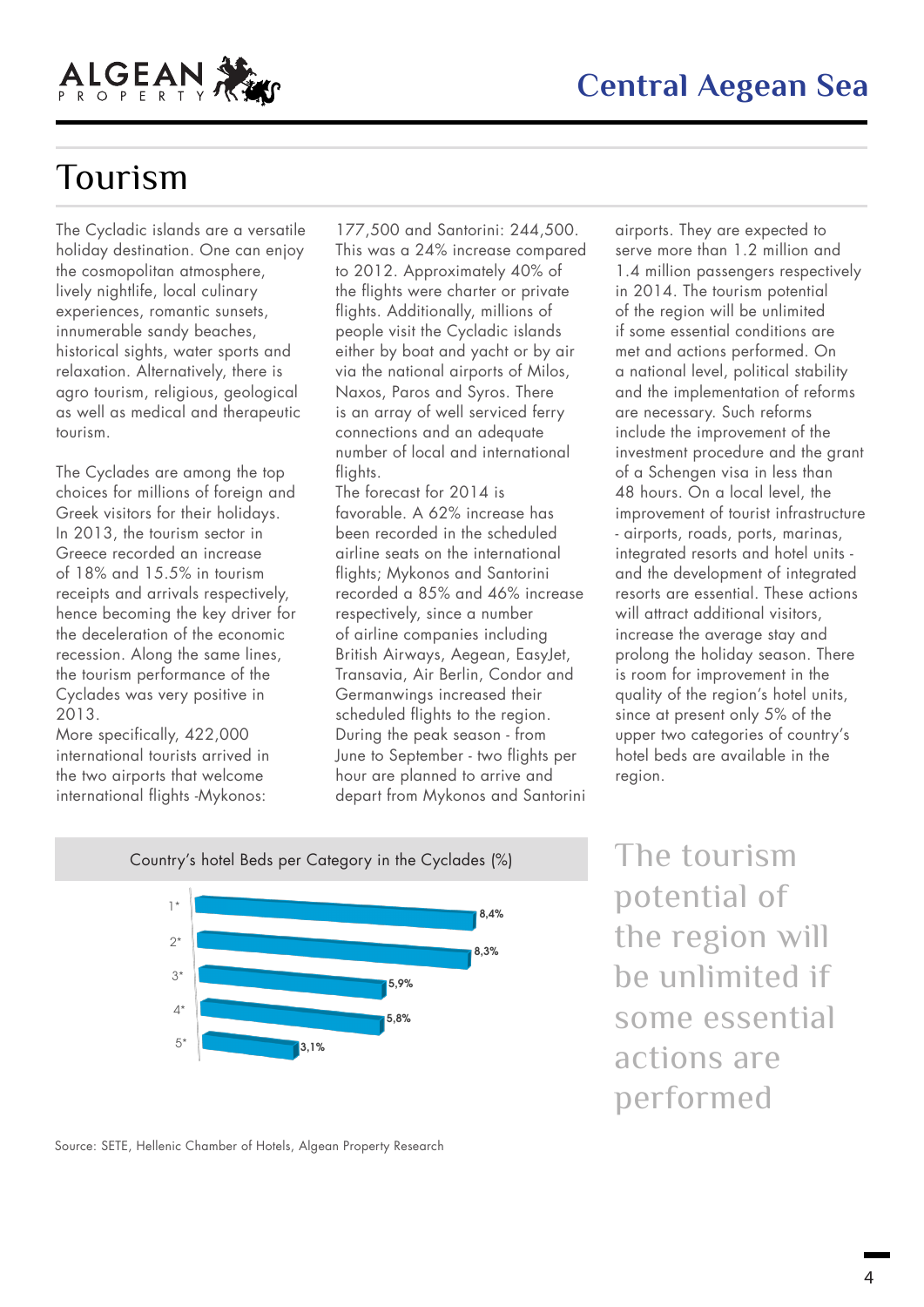



ALGEAN

The Cycladic islands are a crucial segment of the Greek holiday home market as some of the most sought after locations and residences are found here. Greek and international celebrities and business people have bought holiday homes in the region including Tom Hanks in Antiparos and Rowan Atkinson in Andros. The Greek holiday home market is a new emerging market with outstanding potential

#### Demand

Interest in the Cycladic holiday home market had declined since the beginning of the Greek financial crisis. Local demand has dwindled due to the tightening of the domestic financial situation. On the other hand, foreign buyers had a "wait and see" approach as they were wary of a further drop in property prices or political instability furthering the financial crisis. The first encouraging signs appeared in the second half of

–Economy and Real Estate Report, for H2 2013: 'Phoenix time for Greece?' source: www. algeanproperty.com. Already there are some Cycladic islands such as Mykonos, Santorini and Paros with an established holiday home market. The holiday home market in the Cyclades was considerably influenced by the lingering financial crisis in Greece during the last six years. Nevertheless, a growing

interest in holiday homes in the region has been noted since the second half of 2013. This revival is due to the improvement of the Greek economy and the new legislative framework that provides a transparent and less bureaucratic investment environment with additional incentives to foreign investors.

2013 with the strengthening of overseas interest. A revival of the market is expected by the end of 2014.

The buyer's profile is truly diverse – different nationalities and different interests. In the past years a large number of transactions have been completed by a variety of international buyers mainly coming from Germany, Italy, the Nordic countries and Israel as well as Greek emigrants from USA

and Australia. Nevertheless an increase in demand from Israeli, Lebanese and Egyptian investors is anticipated as they are looking to benefit from a residence permit for investments in excess of €250,000.

The buyer's profile is truly diverse - different nationalities and different interests

#### Steps for buying property in Greece

- 1. Appointing a real estate advisory firm
- 2. Legal and technical due diligence
- 3. Preliminary contract
- 4. Deposit of Transfer Tax
- 5. Final contract & registration of property transfer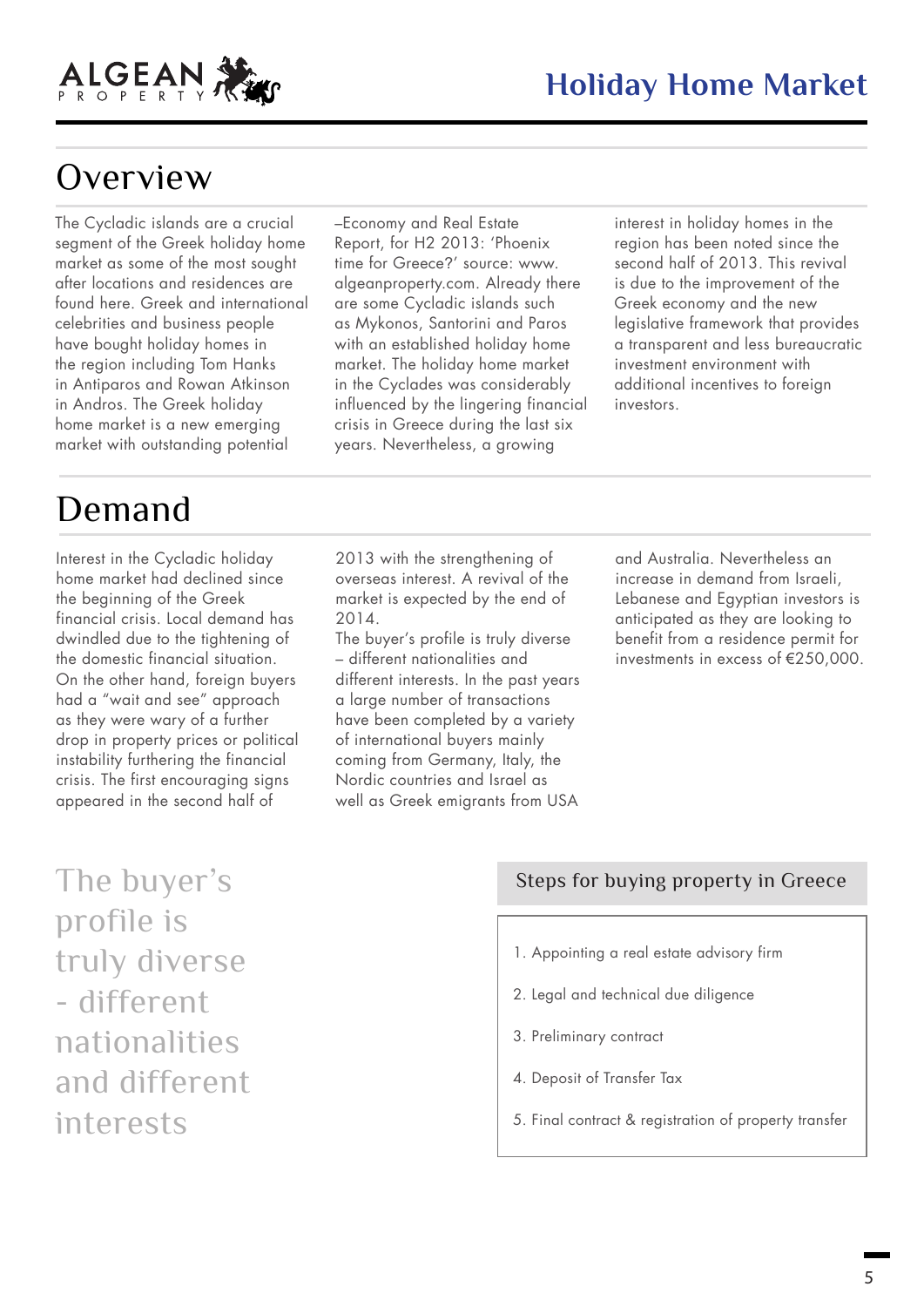

# Supply

During the last four years there has not been any new development of holiday homes in the region. New development is not expected to be launched before the second half of 2014. The existing holiday home market mainly consists of private residences instead of organised residential developments; as many Greeks had built their holiday home in the Cyclades. Residence complexes can be found only in the more tourism-focused islands such as Mykonos and Paros. Some of the most exclusive holiday homes in terms of quality, location, building, architecture and on-site amenities are located on the Cycladic islands. The lasting financial crisis and the

rise of property taxes led a number of individuals, mainly Greeks, to place their properties on the market. Therefore, the holiday homes for sale increased during the last year even though the existing stock is still limited especially in the less developed islands. In the next few years, an increase in investment activity for holiday homes is anticipated, mainly from international buyers.

The existing holiday home market mainly consists of private residences

#### Insights for Buyers

- Prior to completion of the agreement the buyer must have obtained a Greek Tax Identification Number (AFM) A.
- The importation of funds used to acquire real estate needs to be documented and requires the permission of the Bank of Greece B.
- C. The average transaction cost of purchasing property in Greece ranges between 7-12.5% of the property value. The transaction cost will be higher for new constructions (after 2006), which are subject to VAT
- The minimum estimated time for the completion of any transaction varies from 1 to 3 months D.
- According to the new legal framework, any non-EU investor who spends in excess of €250,000 on Greek real estate is granted a residence permit for him and his family. This is automatically renewable every five years E.
- Major banks are willing to offer mortgages to foreign buyers that fulfill the banks requirements F.

Source: Algean Property Research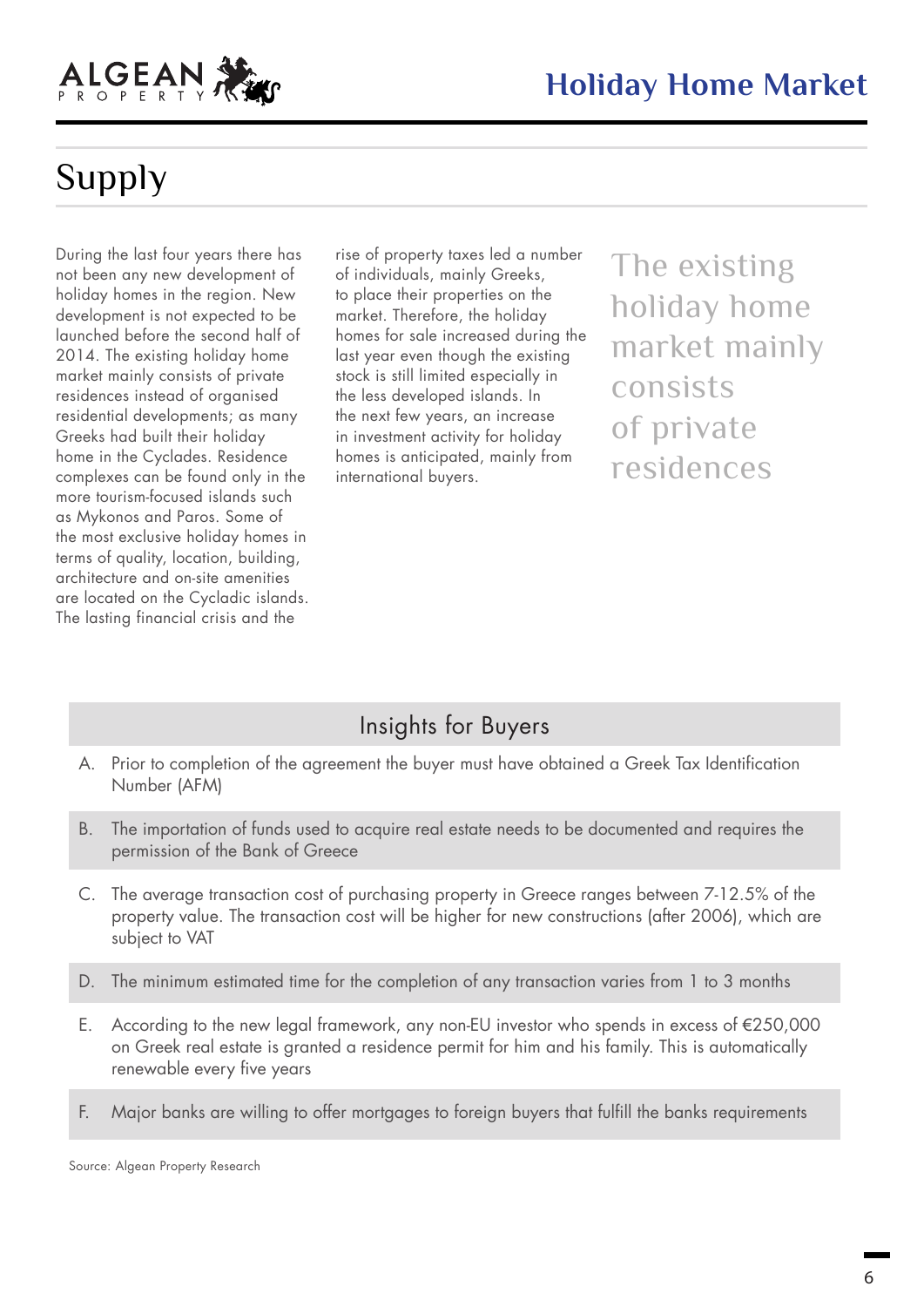

Holiday home prices in the Cyclades have fallen substantially mainly due to the contraction of the Greek households' financial position. A 30% drop has been recorded since the beginning of the crisis. Prices for high-end holiday homes however, have proven to be more resilient and in many cases have held on to the pre-crisis price. The average asking sale price in the Cyclades ranges from €2,000- 5,000/m2. As the market has not recovered yet, outstanding bargains even below this price can be found. On the other hand, unique residences with exclusive features

ALGEAN

The market is expected to attract buyers who, as well as a holiday home, are looking for an investment

such as high quality construction, sea views, on-site amenities, short distances from the airport and proximity to the beach hold on to their prices even at €10,000/m2. It is worth noting that these high end holiday homes are let at a €30,000 weekly rate during the summer peak season.

According to our research, the average gross yield in the Cyclades ranges between 4-7%. This is expected to attract buyers who, as well as a holiday home, are looking for an investment providing them with a high return through the rental of the property in their absence.

There has been a reluctance of owners to sell in a "buyers' market" - this keeps down the number of transactions despite the increase in interest. Transactions will pick up during 2014, driven by the enhanced investment sentiment. It is noteworthy that all the transactions in 2014 in the region were completed by foreign buyers.



#### **Outlook**

The Cyclades play an important role in the Greek holiday home market. The unique features of the region, and a variety of holiday options: ideal climate, easy accessibility and exclusive residences, prove the region ideal for all types of holiday home buyers; they could be searching for a retirement home, an investment, a holiday home or all of the above combined. Although there are some developed markets in the region, the total Cycladic holiday home market has only recently become appealing to foreign investors looking to benefit from the new investment - friendly legislative

framework. The Cycladic holiday home market offers numerous opportunities to investors from all around the world, being that it is a rising tourist destination.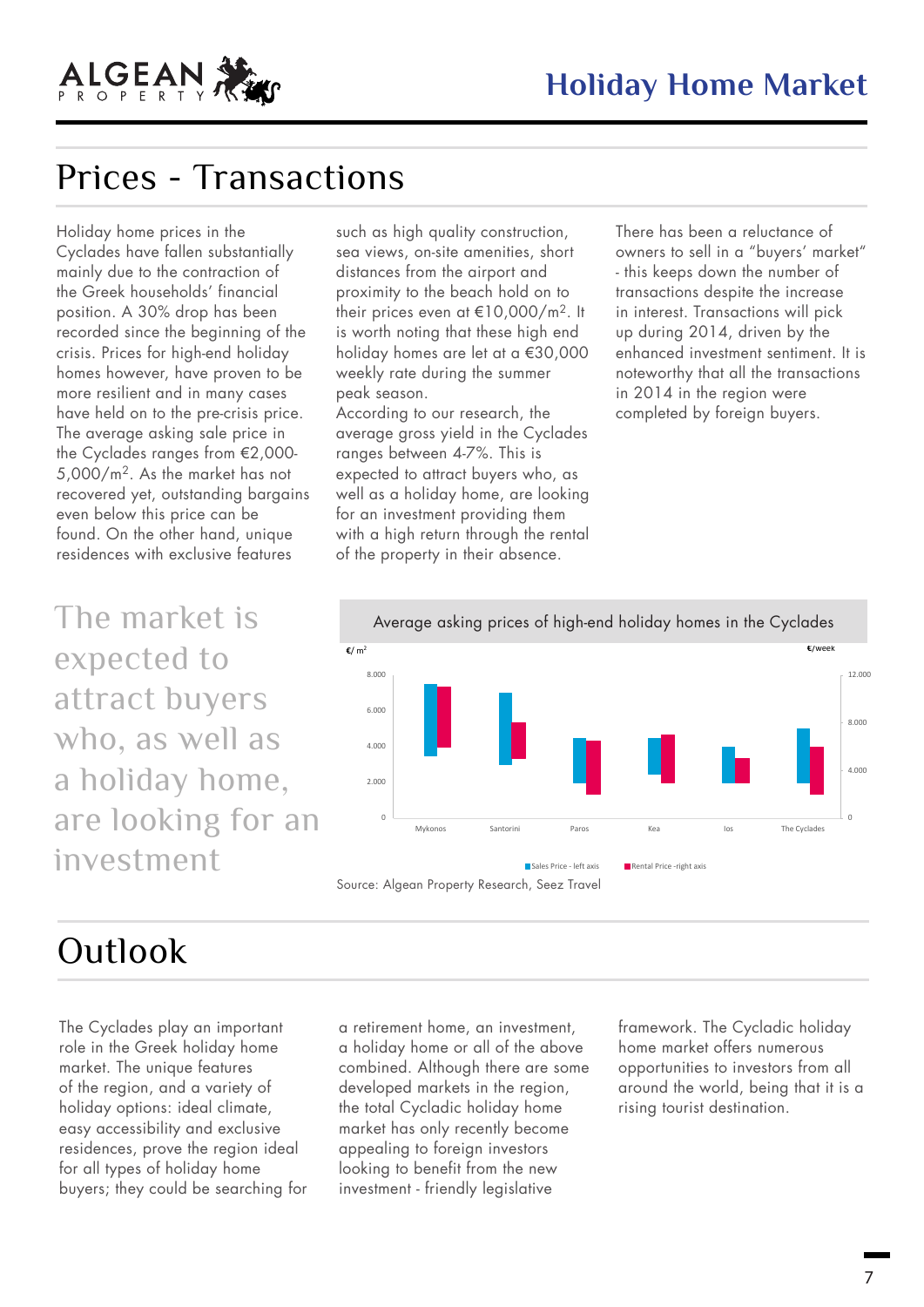

#### **Overview**

The hospitality business in the Cyclades is an emerging market with untapped capabilities. Excluding Mykonos and Santorini, there is a major lack of upper category hotel units in the other Cycladic islands. Even in these two islands the stock does not meet the

# Supply

The hotel capacity in the Cyclades has remained almost constant in the last five years, showing a slight increase of 8.3%. 79 hotel units with nearly 6,050 beds have been added to the current hotel stock of the region since 2008. It is worth noting that 70.9% of the new hotel units were in the top two categories – 42 four star and 14 five star new hotel units. The total hotel capacity in the Cyclades amounts to 1,033 hotel units with 25,240 rooms and 48,962 beds. An interesting conclusion is that only 3.6% - 37 hotel units - of the total hotel capacity belongs to the upper category, whereas 75% - 28 hotel units - are located in Mykonos and Santorini. 45% of the total hotel units of the region are located in these two islands. The existing track record and the

growing demand. The hospitality market is based on local brands with only a few international brands operating in the region. The "rooms to let" tourism still has a large share of the market. The growing tourism potential and the special features of the region combined with the new

investment friendly framework, offer the opportunity to change from the "rooms to let" style of tourism to attracting millions of visitors who prefer more organised vacations in integrated resorts.



Source: SETE, Hellenic Chamber of Hotels, Algean Property Research

growing tourism demand in these two islands partially justify the above figures and underline the opportunity for further development of quality supply units in the other Cycladic islands. A substantial part of the current stock is of old or poor quality so a renovation or even reconstruction is required. The only drawback for the hospitality

sector in the region is the yearly low occupancy rate influenced by the seasonal operation of many hotel units. There is a lot of room for improvement and expansion in this market, if more activities are integrated in these resorts, leading to an extension of the season.

Only 3.6% -37 hotel units- of the total hotel capacity belong to the upper category

**Number % Number % Number %**  1\* 161 15,6% 2.330 9,2% 4.575 9,3% 2\* 446 43,2% 9.685 38,4% 18.657 38,1% 3\* 205 19,8% 5.548 22,0% 10.808 22,1% 4\* 184 17,8% 5.886 23,3% 11.298 23,1% 5\* 37 3,6% 1.791 7,1% 3.624 7,4% **Total 1.033 100,0% 25.240 100,0% 48.962 100,0%** Hotel Capacity in the Cyclades **Hotel Units Hotel Rooms Hotel Beds**

Source: SETE, Hellenic Chamber of Hotels, Algean Property Research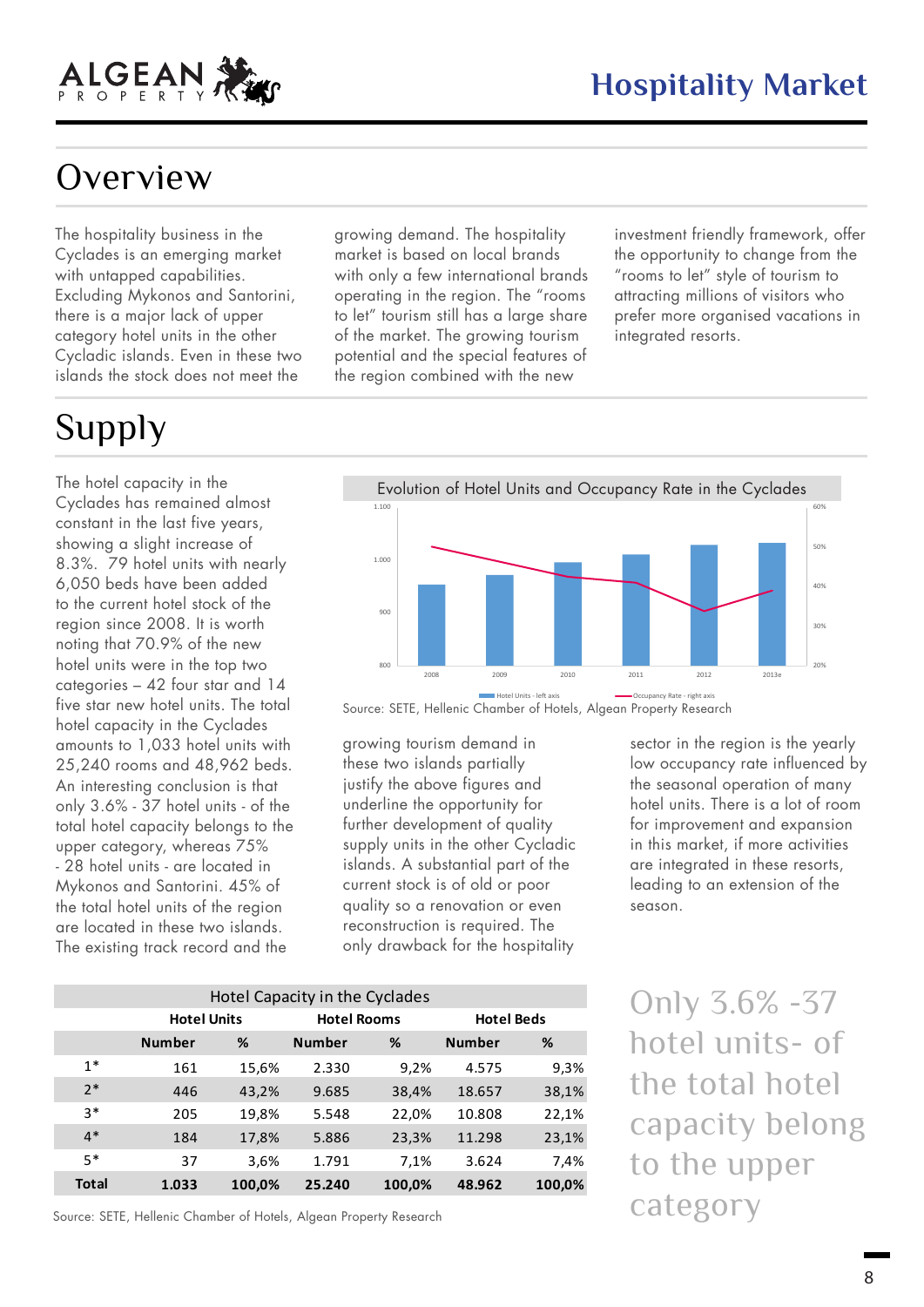## Perspective - Transactions

The Cycladic hospitality market is very promising, due to the fact that it offers natural beauty, moderate climate, historical, religious and geological interests. A few actions should be implemented in order to encourage these prospects:

ALGEAN

- A. The improvement of tourist infrastructure; renovation and/or construction of new airports, ports and roads.
- B. The development of high quality integrated resorts that aim to attract tourists with high incomes and to prolong the vacation period. It is still common for many hotel units to operate only for 3-6 months per year.
- C. The enhancement of the classic "Sun & Beach" model with alternative types of tourism i.e. agrotourism, religious, historical, geological, therapeutic and medical and yachting. In these areas, the region has many advantages and opportunities.



Source: SETE, Hellenic Chamber of Hotels, Algean Property Research

To this end, a number of investments by funds have been announced. Some of the most important are:

- 1. Dolphin Capital Investors development of an integrated resort including a 5 star Aman resort, 136 holiday homes, thalassotherapy centre and a diving centre in Vroskopos, Kea. The development cost is estimated at €60 million.
- 2. Taurus Investment Holdings –investment of €100 million for a 5 star hotel with holiday homes and spa centre in

Ammoudaraki, Milos.

3. 105 Tourist and Technical Real Estate Company – development of a 5 star hotel, bungalows, spa centre and marina in Ios. The budget is estimated at €50 million. Furthermore, COCO-MAT Hotels and Resorts are negotiating the acquisition of two hotel units while Intercontinental intends to undertake the management of a new integrated resort in Santorini.

## **Outlook**

The Cyclades are already recognised as a tourist destination with great potential. This trend together with improved investor sentiment in Greece is expected to increase interest in the hospitality sector in the region. The limited supply of quality hospitality developments and the demand for new integrated resorts reveal real opportunities in the Cycladic islands that should not be overlooked. In many cases, the authorities have recognised the

necessity for improving the tourist infrastructure and are working in this direction. The announced developments are expected to attract the interest of investors and lead to new investments in the hospitality market of the Cyclades -Further information regarding the Greek Hospitality sector in our Economy and Real Estate Report, for H2 2013: 'Phoenix time for Greece?; source: www. algeanproperty.com

The

combination of growing demand and limited supply offers a real opportunity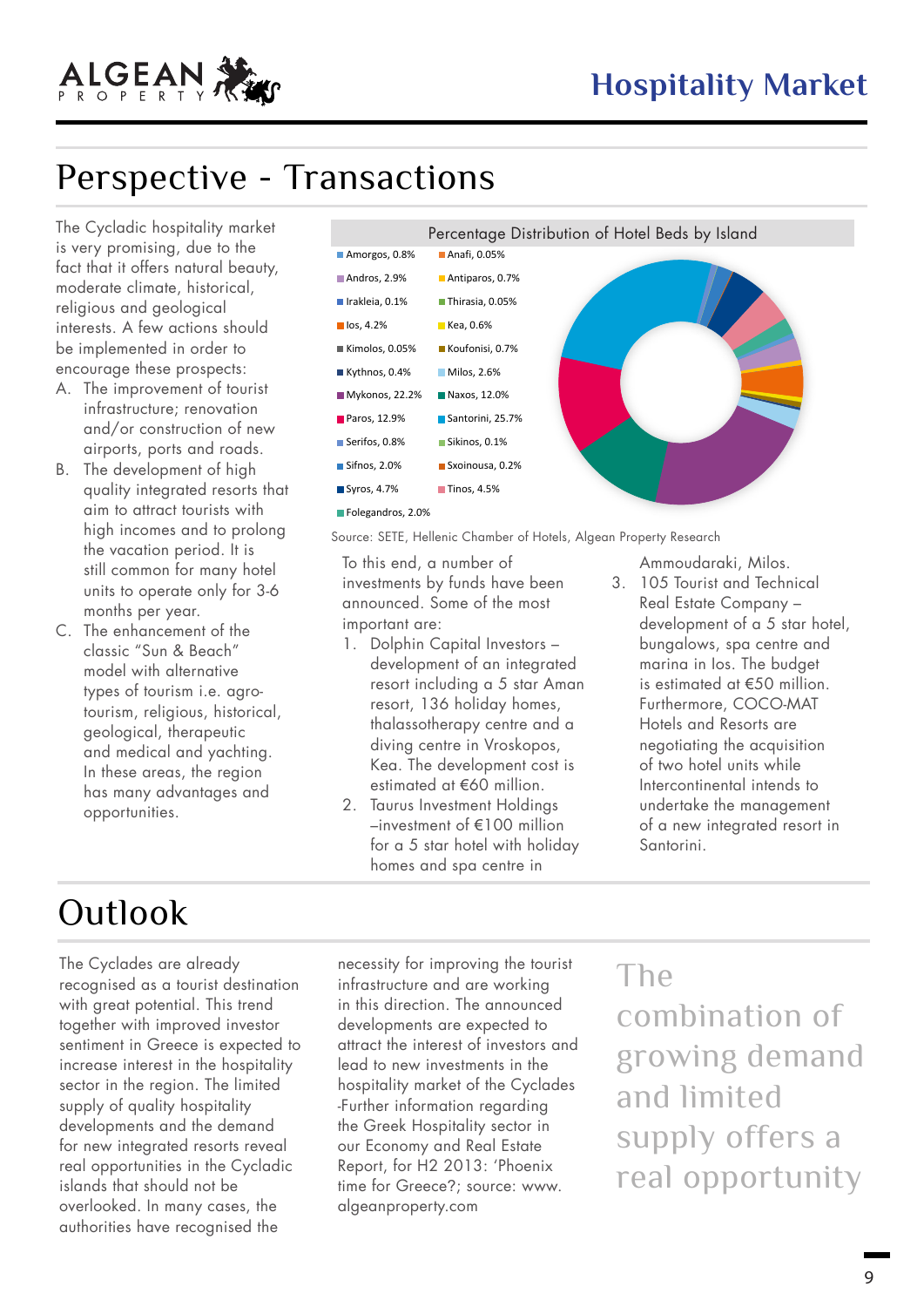

## Key Locations



|                                | Kea                           | Paros                                                     | Santorini                                      | $\log$                           | Mykonos                                     |
|--------------------------------|-------------------------------|-----------------------------------------------------------|------------------------------------------------|----------------------------------|---------------------------------------------|
| Population                     | 2,446                         | 13,715                                                    | 15,550                                         | 2,024                            | 10,110                                      |
| Weather Av. Temp:              | 18 <sup>°</sup>               | $20 C^{\circ}$                                            | $20 C^{\circ}$                                 | $21^\circ$                       | 18 <sup>°</sup>                             |
| Av. Wind:                      | 6 kts<br>$\ddot{\phantom{1}}$ | $10$ kts<br>$\blacktriangle$                              | $12$ kts                                       | $\angle$ 2 kts                   | $\angle$ 13 kts                             |
| Accessibility<br>(from Athens) | ∸<br>1 hour                   | 2.5-5 hours<br>∸                                          | 5-8 hours                                      | 4.5-9 hours                      | $\triangleq$ 3-5 hours                      |
|                                |                               | 45 mins                                                   | 45 mins                                        |                                  | $\leftarrow$ 40 mins                        |
| <b>Nearest Airport</b>         | Athens (ATH)                  | Paros (PAS)                                               | Santorini (JTR)                                | Santorini (JTR)                  | Mykonos (JMK)                               |
|                                | 1 hour boat ride              |                                                           |                                                | 35min. fast boat ride            |                                             |
| Season                         | March - November              | May - September                                           | April - November                               | May - September                  | April - November                            |
| Healthcare                     | Regional Clinic               | <b>Health Center</b>                                      | <b>Health Center</b>                           | Regional Clinic                  | <b>Health Center</b>                        |
| Culture                        | Historical, Religious         | Historical, Religious                                     | Historical, Geopolitical                       | Historical, Religious            |                                             |
| Social                         | International                 | International, Local,<br>Quiet                            | International, Local,<br>Quiet                 | International, Local,<br>Quiet   | International, Local,<br>Quiet              |
| Lifestyle                      | Dining, Nightlife             | Wineries, Dining,                                         | Wineries, Nightlife,                           | Nightlife, Dining                | Dining, Nightlife,                          |
|                                |                               | Nightlife, Shopping                                       | Dining, Shopping                               |                                  | Shopping                                    |
| Sports                         | Sailing, Scuba diving         | Windsurfing,<br>Scuba diving, Hiking,<br>Horseback Riding | Windsurfing,<br>Kite Surfing,<br>Rock Climbing | Sailing, Windsurfing,<br>Cycling | Waterskiing,<br>Windurfing,<br>Kite Surfing |

Source: Algean Property Research, Seez Travel